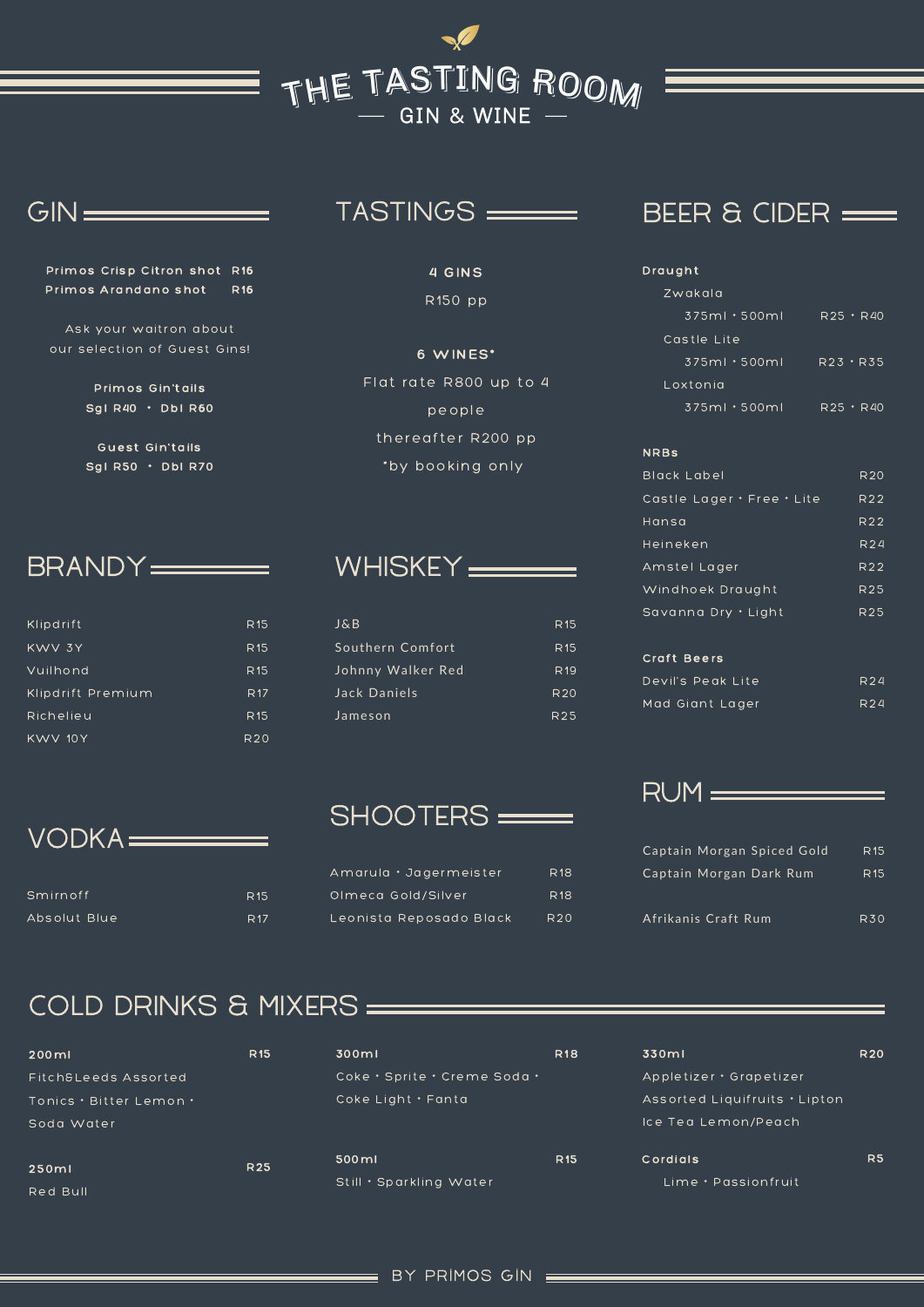# THE TASTING ROOM

## WOOD-FIRED PIZZAS

All our pizzas have a sourdough base

Focaccia ・ R75 Garlic, red onion and Parmigiano.

Margarita ・ R80 Mozzarella and fresh basil.

ABF ・ R100 Mozzarella, avocado, back bacon and Danish feta.

Blue ・ R110 Mozzarella, beef biltong and Gorgonzola.

Smokey ・ R100 Smoked chicken, roasted red peppers and fresh rocket.

The Breakfast ・ R100 Mozzarella, mushroom, back bacon and sunny-side-up eggs.

Build your own or add: Parmigiano, Gorgonzola, Danish feta, Gorgonzola, salami, beef biltong, back bacon, smoked chicken, avocado, capers. Garlic, chilli, rocket, basil, roasted red pepper, mushroom, pineapple. R20 R15

## PLATTERS TO SHARE

Vegan platter ・ R120

A variety of crudités, pickled vegetables, marinated olives and aubergine, served with fresh sourdough & hummus.

#### Cheese platter ・ R140

A variety of five cheeses accompanied by pickled vegetables, dried fruits and nuts, served with fresh sourdough & homemade butter.

#### Meat platter • R160

A selection of cured meats, chicken liver paté, marinated olives and pickled vegetables, served with fresh sourdough & homemade butter.